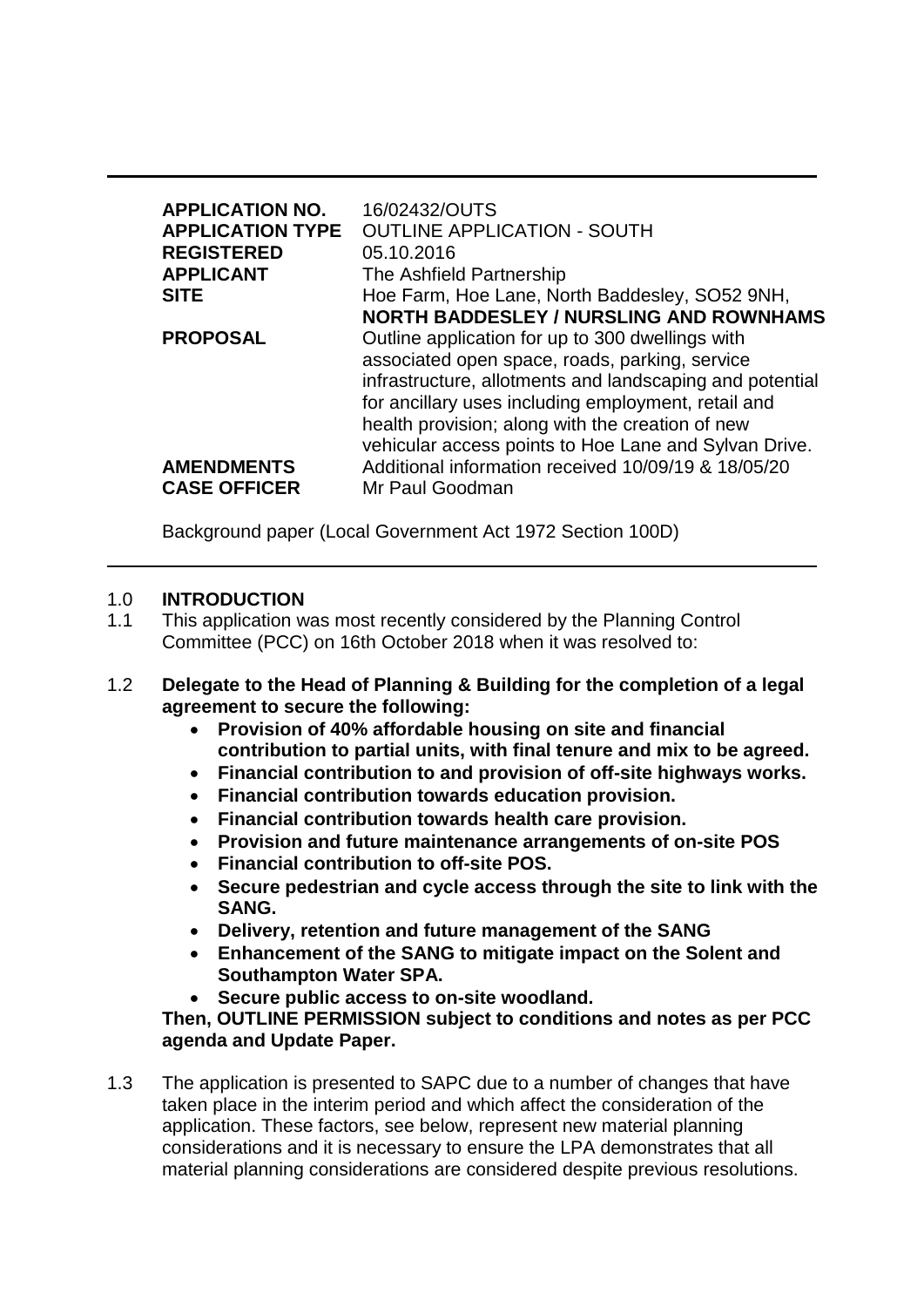- 1.4 By way of overview, prior to the PCC of  $16<sup>th</sup>$  October 2018 the application was considered at PCC of 12<sup>th</sup> June 2018 where members resolved to grant permission subject in the same terms as highlighted above. The application was presented to the October PCC as a result of a newer version of the National Planning Policy Framework (NPPF) being published in July 2018 (replacing the March 2012 NPPF).
- 1.5 Following the publication of the updated NPPF (Feb 2019), together with issues associated with "nitrate neutrality" in the Solent catchment, and the need to consider how the development's impact on the Solent and Southampton Water Special Protection Area (SPA) might be mitigated it is therefore necessary for the Committee to consider the application in light of the new material planning consideration before a decision can be issued.
- 1.6 This report is an update dealing with an assessment of these matters. In all other respects, the report to the PCC in October 2018 and June 2018, and their associated update papers, apply and these can be accessed from the following links;
	- The report presented in the PCC agenda of  $16<sup>th</sup>$  October 2018 and its Update Paper [\(https://democracy.testvalley.gov.uk/ieListDocuments.aspx?CId=138&MId](https://democracy.testvalley.gov.uk/ieListDocuments.aspx?CId=138&MId=336) [=336\)](https://democracy.testvalley.gov.uk/ieListDocuments.aspx?CId=138&MId=336)
	- The report presented in the PCC agenda, including the Officers recommendation to SAPC, for its meeting on 12<sup>th</sup> June 2018 [\(https://democracy.testvalley.gov.uk/CeListDocuments.aspx?CommitteeId](https://democracy.testvalley.gov.uk/CeListDocuments.aspx?CommitteeId=138&MeetingId=1862&DF=12%2f06%2f2018&Ver=2) [=138&MeetingId=1862&DF=12%2f06%2f2018&Ver=2\)](https://democracy.testvalley.gov.uk/CeListDocuments.aspx?CommitteeId=138&MeetingId=1862&DF=12%2f06%2f2018&Ver=2)

### 2.0 **CONSULTATIONS**

2.1 **Natural England –** No Objection, subject to revised AA based on financial contributions to Solent SPA or suitable agreed alternative.

# 3.0 **POLICY**

# 3.1 **National Planning Policy Framework 2019**

- 3.2 **Test Valley Borough Local Plan 2016 -** COM2 (Settlement Hierarchy), COM4 (New Neighbourhood at Hoe Lane, North Baddesley), COM9 (Community Led Development), E1 (High Quality Development in the Borough), E2 (Protect, Conserve and Enhance the Landscape Character of the Borough), E5 (Biodiversity), E7 (Water Management), E8 (Pollution), E9 (Heritage), LHW1 (Public Open Space), LHW4 (Amenity), T1 (Managing Movement), T2 (Parking Standard).
- 3.3 **Supplementary Planning Documents -** Affordable Housing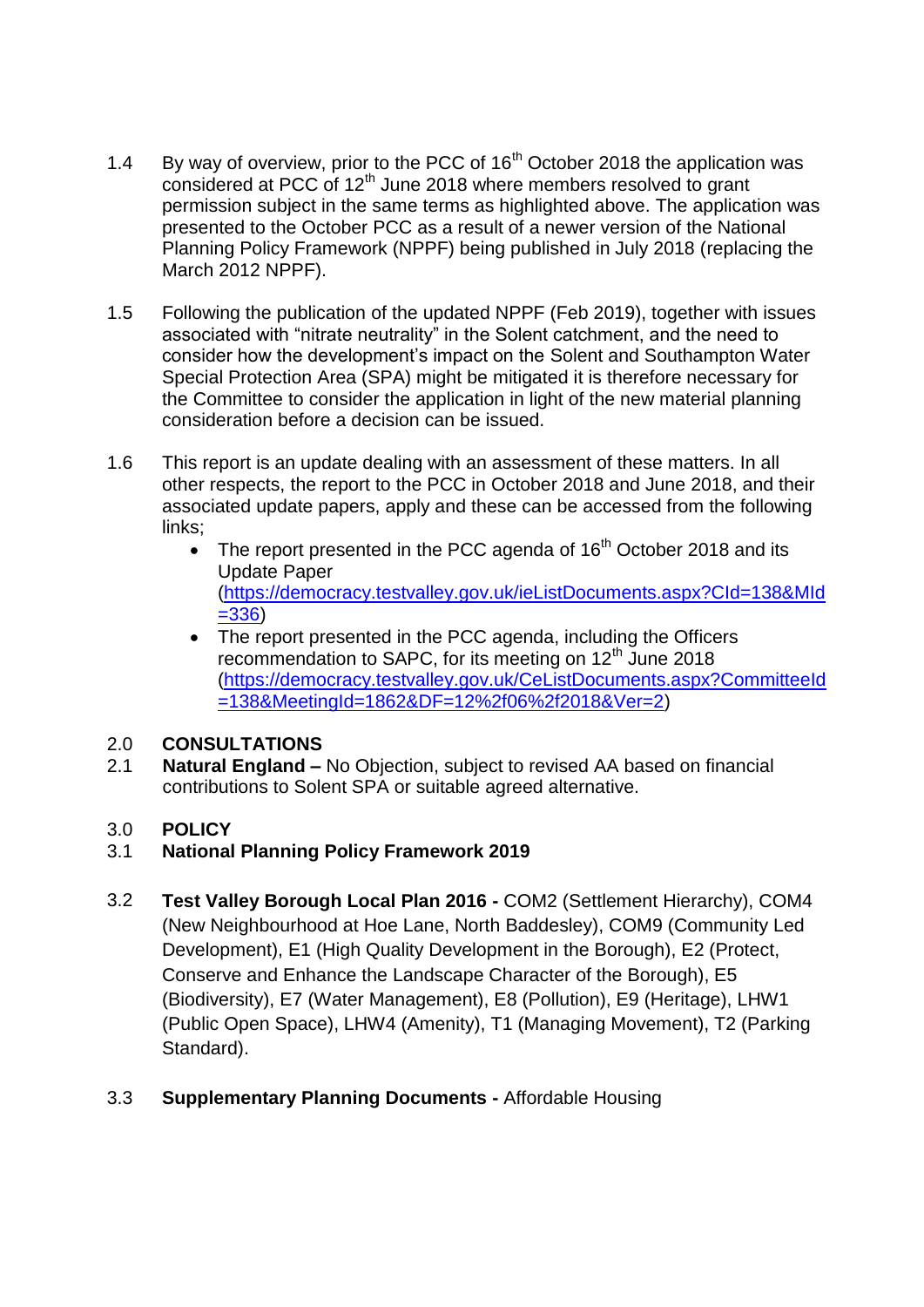## 4.0 **PLANNING CONSIDERATIONS**

- 4.1 The main planning considerations are:
	- Whether, in considering the guidance contained in the NPPF as a material planning consideration that has been published since the PCC meeting on the  $18<sup>th</sup>$  October 2018, the proposed development is considered acceptable.
	- The impact of the proposed development on the recreational value of the Solent and Southampton Water SPA, and
	- The impact of development on the nature conservation interests of the Solent having regard to the effect of nitrates on those special interests i.e. "nitrate neutrality".

### 4.2 **National Planning Policy Framework**

The relevant paragraphs of the NPPF 2019 remain substantially unchanged from the 2018 version considered at the PCC of 18th October 2018. Paragraph 2 of the NPPF continues to state that applications for planning permission must be determined in accordance with the Development Plan. Paragraph 12 continues to recognise that the NPPF does not change the statutory status of the development plan as the starting point for decision making. It goes on to advise that where a proposed development conflicts with an up-to-date development plan, permission should not usually be granted and that local planning authorities may take decisions that depart from an up-to-date development plan, but only if material considerations in a particular case indicate that the plan should not be followed. Paragraph 213 continues to reinforce that the policies of local plans should not be considered out of date because of their adoption prior to the publication of the updated NPPF and confirms that due weight should be given to them, according to their degree of consistency with the NPPF.

### 4.3 **The principle of development**

The previous report to PCC in June 2018 addressed the main issues of principle concerning the development in the countryside and concludes that the proposed development is considered acceptable in principle under policy COM4 of the Test Valley Borough Revised Local Plan 2016 (RLP). The updated NPPF does not include any new guidance which changes the situation as put forward in the original report. Therefore, in respect of the principle of development, the discussion which leads to the conclusion in the original report, and the resolution of the first PCC, remains valid. This stance was replicated in the PCC report and resolution of 18<sup>th</sup> October 2018.

# 4.4 **Other considerations detailed in the 12th June 2018 PCC agenda report**

For members information the following list provides the paragraph references for those other material considerations in the original Officer's report to PCC (July 2018) and associated recommendation to SAPC, and that remain unchanged by the new material considerations:

- Affordable housing (para.8.7, SAPC);
- Improvements to community and education facilities to meet the needs of the new residents (para. 8.10 SAPC, para.3.8 PCC);
- Public open space (para.8.20 SAPC);
- Landscaping (para.8.25 SAPC):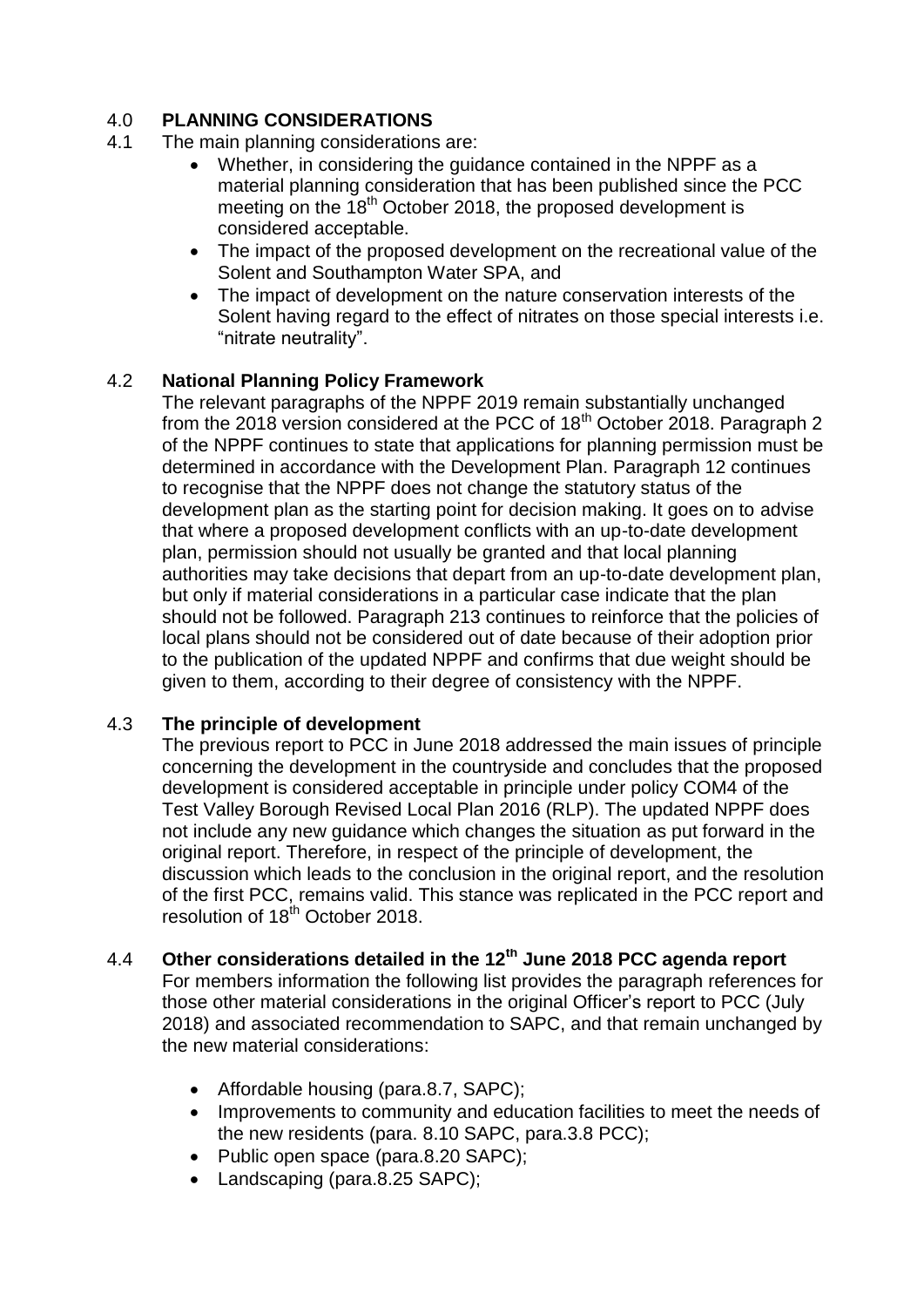- Retention and enhancement of the existing woodland (para.8.28 SAPC);
- Access to the development (para.8.31 SAPC);
- Off-site improvements to the transport network (para.8.39 SAPC, para.3.3 PCC);
- SANG (para.8.54 SAPC);
- Ecology and Protected Species (para.8.58 SAPC);
- Historic Environment and Archaeology (para. 8.72 SAPC);
- Residential Amenities (para.8.76 SAPC);
- Pollution & Contamination (para.8.80 SAPC);
- Water services (para.8.101 SAPC);
- Water management (para.8.101 SAPC);
- Social benefits (para, 8.102 SAPC):
- Economic benefits (para.8.105 SAPC); and
- Planning balance (para.8.110 SAPC)
- 4.5 It is considered that the updated NPPF does not introduce a materially different approach to these matters such that the original officer assessment of the proposal as set out in the original report to SAPC is now unsound. The corresponding Development Plan policies are not inconsistent with the updated NPPF such that a different recommendation on these matters arises.

#### 4.6 **Solent and Southampton Water SPA – Nitrate Neutrality**

There is existing evidence of high levels of nitrogen and phosphorus in the water environment across the Solent, with evidence of eutrophication at some designated sites. An Integrated Water Management Study for South Hampshire was commissioned by the Partnership for Urban South Hampshire (PUSH) Authorities to examine the delivery of development growth in relation to legislative and government policy requirements for designated sites and wider biodiversity. This work has identified that there is uncertainty regarding whether any new housing development does not contribute to net increases in nutrients entering these designated sites.

- 4.7 As such, the emerging advice from Natural England is that the applicants for development proposals resulting in a net increase in dwellings are required to submit the nitrogen budget for the development to demonstrate no likely significant effect on the European designated sites due to the increase in waste water from the new housing.
- 4.8 With respect to the current application, the applicant has submitted information that the nutrient budget for the proposal is as follows:

| Stage 1 | Nitrogen Load from Development Wastewater              | 202.3 | kg/N/yr |
|---------|--------------------------------------------------------|-------|---------|
|         |                                                        | 6     |         |
| Stage 2 | Nitrogen Load from Current Land Use                    | 146.8 | kg/N/yr |
|         |                                                        | 5     |         |
| Stage 3 | Nitrogen Load from Future Land Uses (remain as urban   | 107.9 | kg/N/yr |
|         | area)                                                  | 6     |         |
| Stage 4 | Net change in nitrogen load from the development (with | 196.1 | kg/N/yr |
|         | buffer)                                                | 6     |         |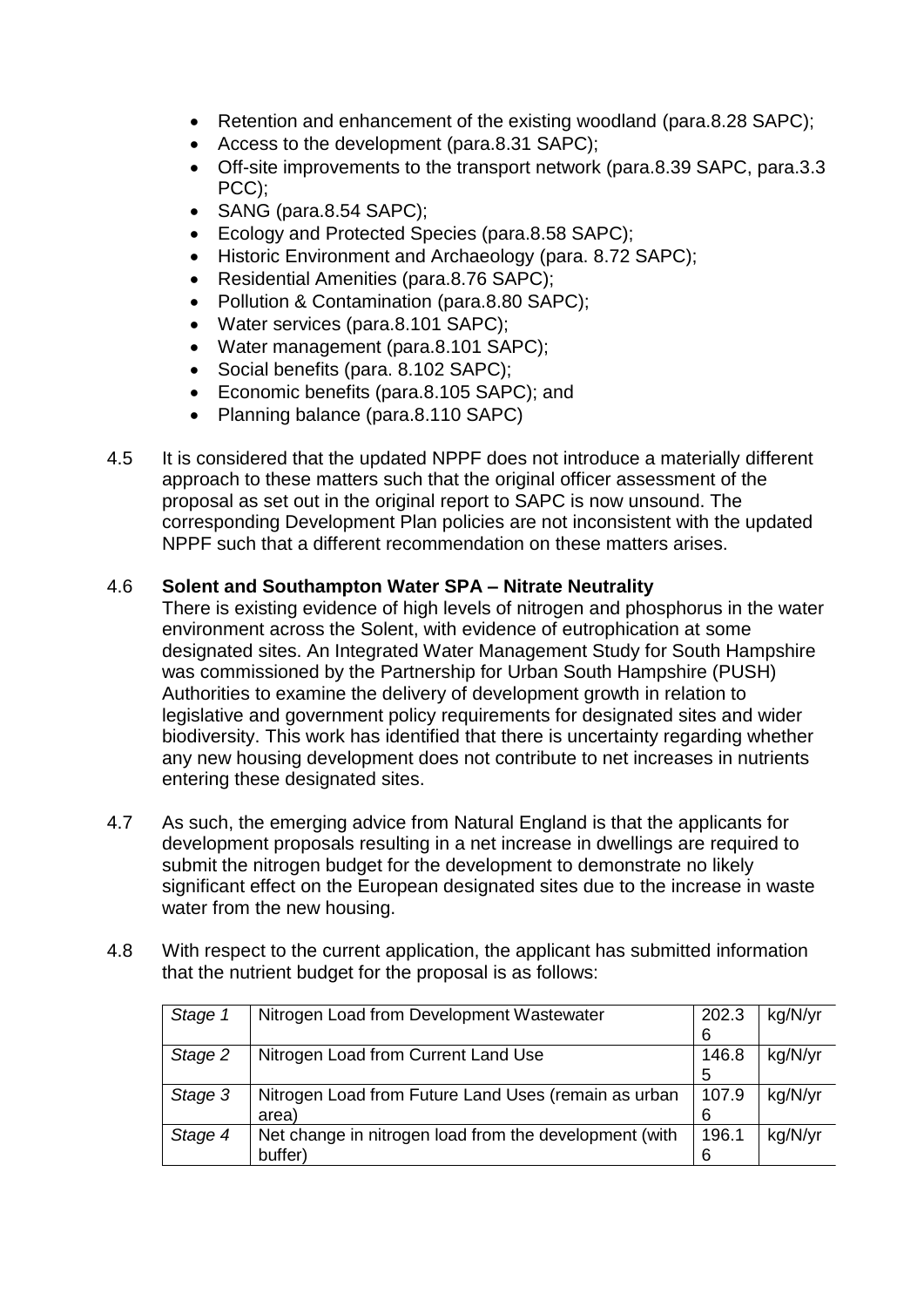Therefore, with the development, there would be an increase in nitrates entering the catchment. Therefore, when considered in combination with other plans and projects, this development would have a likely significant effect on the Solent and Southampton Water SPA. Permission cannot be granted unless further Appropriate Assessment can conclude that the development would not adversely affect these sites.

- 4.9 In support of the proposed development the applicant has submitted a proposed offsite mitigation strategy (Hoe Farm Luzborough Plantation Nitrogen Neutrality Scheme Report No 10497-R01). The proposed strategy intercepts and treats nitrogen which has already been released into the environment from the surrounding urban and agricultural areas to the north and east of the development, as well as the grazing land to the south and west. The selected nitrogen mitigation scheme is based on operational philosophy that intercepts the stream flow through the Luzborough Plantation and then treats the nitrogen within a reed bed system. The treated waters will then be returned back to the source stream within the plantation.
- 4.10 The evidence submitted show that an area of 6900m2 of the off-site mitigation is required in order to make the development nitrate neutral. The provision of the required wetland mitigation is to be secured by legal agreement requiring the provision of land in accordance with the report, and subject to a restriction on the number (96) of dwellings that can be constructed and occupied before it is complete. A further restriction to be applied to the land that will be brought forward in the second phase of development that it should not be used for storage of any equipment, material or machinery, nor for access to or from the development site during the construction of the first phase or until such time as the wetland mitigation is complete.
- 4.11 The proposed scheme has been approved by Natural England who have raised no objection to the Appropriate Assessment completed on the basis of it provision. Subject to the provision of the mitigation strategy the development will not result in adverse effects on the Solent designated site through water quality impacts arising from nitrate generation.
- 4.12 Having concluded that the application will have a likely significant effect in the absence of avoidance and mitigation measures on the above European and Internationally protected sites, the authority has completed its Appropriate Assessment as Competent Authority in accordance with requirements under Regulation 63 of the Conservation of Habitats and Species Regulations 2017, Article 6 (3) of the Habitats Directive and having due regard to its duties under Section 40(1) of the Natural Environment and Rural Communities (NERC) Act 2006 to the purpose of conserving biodiversity.
- 4.13 Subject to the provision of the required mitigation the application complies with the relevant policy and it is concluded that there will be no adverse effect on the integrity of the Solent and Southampton Water SPA.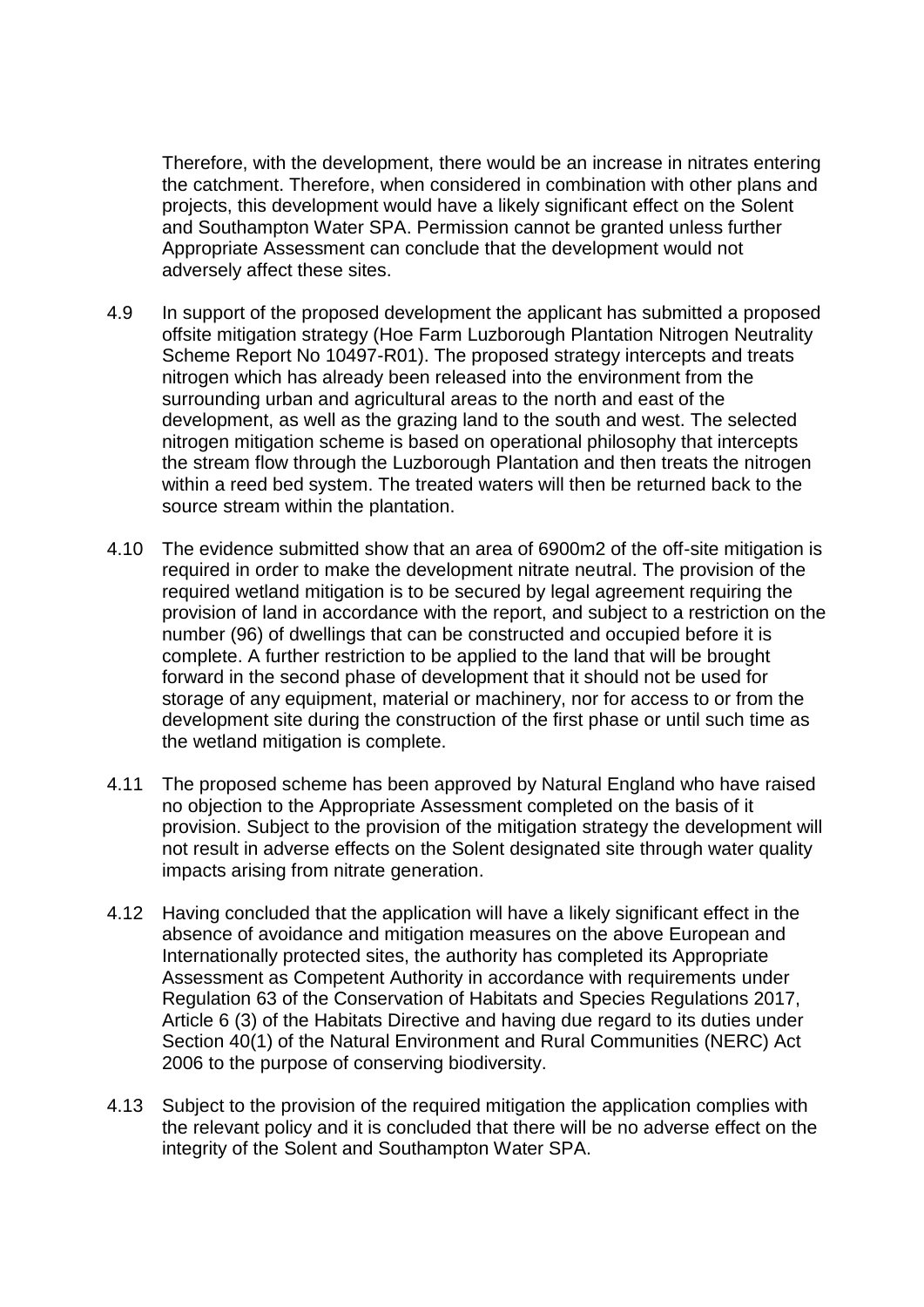- 4.14 **Solent and Southampton Water SPA – SANG & Financial Contribution** As stated in the previous committee reports and reflected in the resolutions Natural England advice was that the previously permitted SANG land could be enhanced in order to mitigate impact on the Solent and Southampton Water SPA in addition to the New Forest SPA.
- 4.15 However Natural England have revised their advice, specifically their interpretation of the Habitats Regulations Assessments and how they should be applied when considering impacts from plans and projects on Internationally designated sites. In summary Natural England does not feel that the provision of SANG as currently suggested would be adequate to mitigate both designated sites without further revision and agreement. Alternatively the normal financial contribution could be applied.
- 4.16 In order to progress matters the applicants have agreed to the addition of an obligation in the s106 agreement requiring the financial contribution to be made unless another alternative arrangement can be agreed. If no alternative SANG arrangement could be agreed the financial contribution would remain the default obligation.
- 4.17 Natural England have agreed to the proposed revisions and the recommendation has been amended to reflect the changes. Subject to the provision of the financial contributions, or a suitable agreed alternative, the development complies with the relevant policy and it is concluded that there will be no adverse effect on the integrity of the Solent and Southampton Water SPA.

#### 4.18 **Legal agreement**

The required legal agreement has not yet been completed. Consequently the recommendation reflects the need to secure the same obligations to those set out in the previous PCC recommendation in addition to the required Solent SPA mitigation.

### 5.0 **CONCLUSION**

- 5.1 It is clear that the publication of the revised NPPF represents a new material consideration compared to the position as it existed when the PCC met on the 18<sup>th</sup> October 2018. However, it is not considered that the revised NPPF introduces a materially different approach to considering the planning considerations relevant to this application as outlined above. The proposal does not conflict with the revised NPPF and on this basis there is no reason to reach a different outcome to that of the PCC on 18<sup>th</sup> October 2018.
- 5.2 In addition the advice from Natural England regarding the impact of nitrates on the Solent and Southampton Water SPA represents a new material consideration compared to the position as it existed when the PCC met on the 18<sup>th</sup> October 2018. As is outlined above a mitigation scheme to address this issue has been presented and accepted with the approval of Natural England. In this case it is necessary to add an additional obligation to the legal agreement that formed part of the resolution of PCC on  $18<sup>th</sup>$  October 2018 to address this new material consideration. Subject to the provision of the required mitigation the application complies with the relevant policy and it is concluded that there will be no adverse effect on the integrity of the Solent and Southampton Water SPA.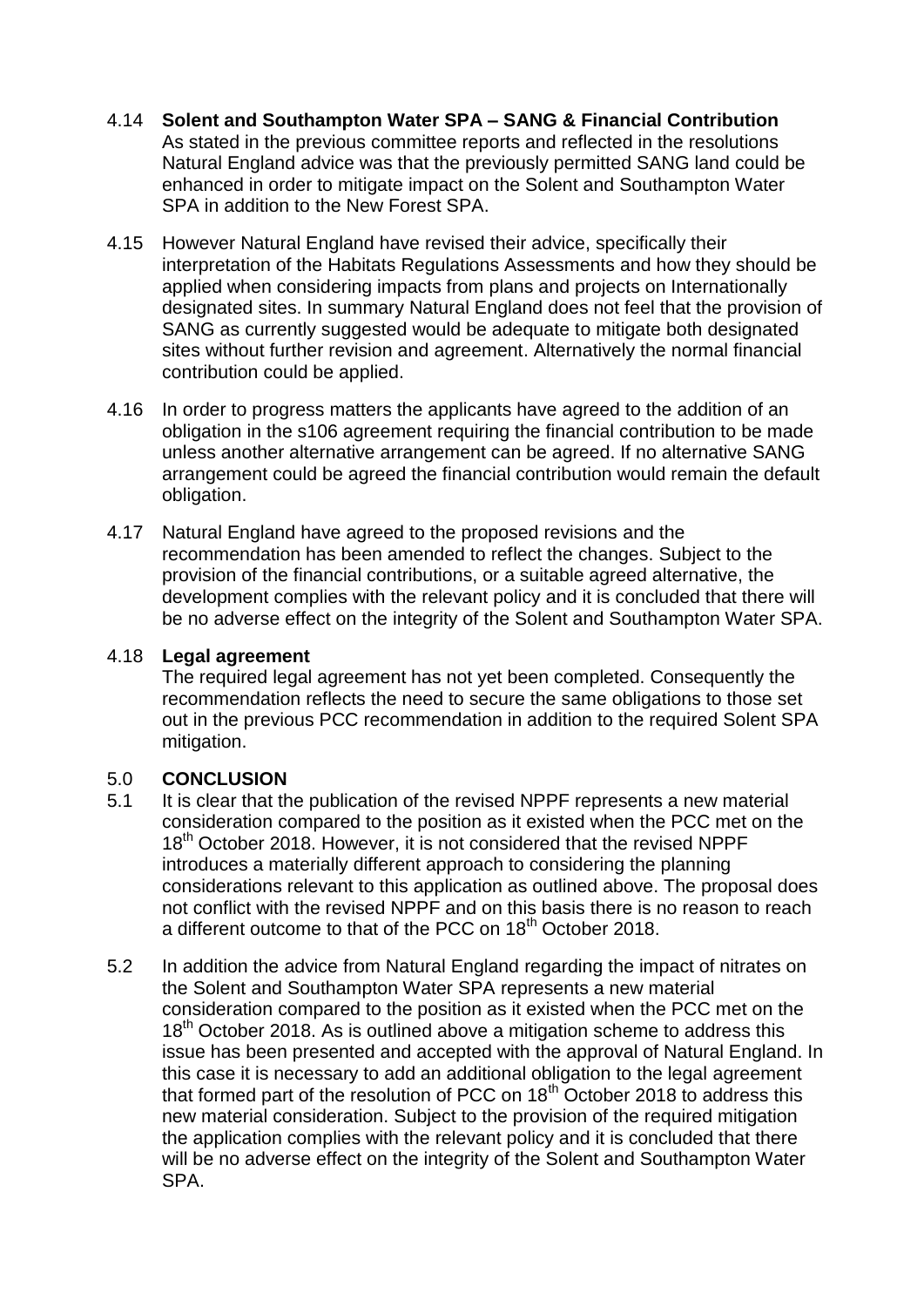5.3 Following the revised advice from Natural England the revised requirement for the provision of the financial contributions, or a suitable agreed alternative, the development complies with the relevant policy and it is concluded that there will be no adverse effect on the integrity of the Solent and Southampton Water SPA.

#### 6.0 **RECOMMENDATION**

**Delegate to the Head of Planning & Building for the completion of a legal agreement to secure the following:**

- **Provision of 40% affordable housing on site and financial contribution to partial units, with final tenure and mix to be agreed.**
- **Financial contribution to and provision of off-site highways works.**
- **Financial contribution towards education provision.**
- **Financial contribution towards health care provision.**
- **Provision and future maintenance arrangements of on-site POS**
- **Financial contribution to off-site POS.**
- **Secure pedestrian and cycle access through the site to link with the SANG.**
- **Delivery, retention and future management of the SANG**
- **Financial contribution to mitigate impact on the Solent and Southampton Water SPA unless a suitable alternative mitigation scheme is agreed.**
- **Secure public access to on-site woodland.**

 **Secure offsite mitigation strategy in the form of a wetland scheme. Then, OUTLINE PERMISSION subject to:**

- **1. Prior to the commencement of the development hereby approved, a Development Parcel Plan shall be submitted to and approved in writing by the Local Planning Authority. Reason: For the avoidance of doubt and in the interests of proper planning.**
- **2. Applications for the approval of all the reserved matters referred to herein shall be made within a period of three years from the date of this permission. The development to which the permission relates shall be begun not later than whichever is the later of the following dates:**
	- **i) five years from the date of this permission: or**
	- **ii) two years from the final approval of the said reserved matters, or, in the case of approval on different dates, the final approval of the last such matter to be approved.**

**Reason: To comply with the provision of S.92 of the Town & Country Planning Act 1990.**

**3. Approval of the details of the layout, scale and appearance of the building(s) and the landscaping of the site (herein after called "the reserved matters") within each development parcel shall be submitted to and approved in writing by the local planning authority in writing before the development is commenced in that development parcel.**

**Reason: To comply with Article 4 of the Town and Country Planning (General Management Procedure) (England) Development Procedure) Order 2015 (or any order revoking and re-enacting that Order).**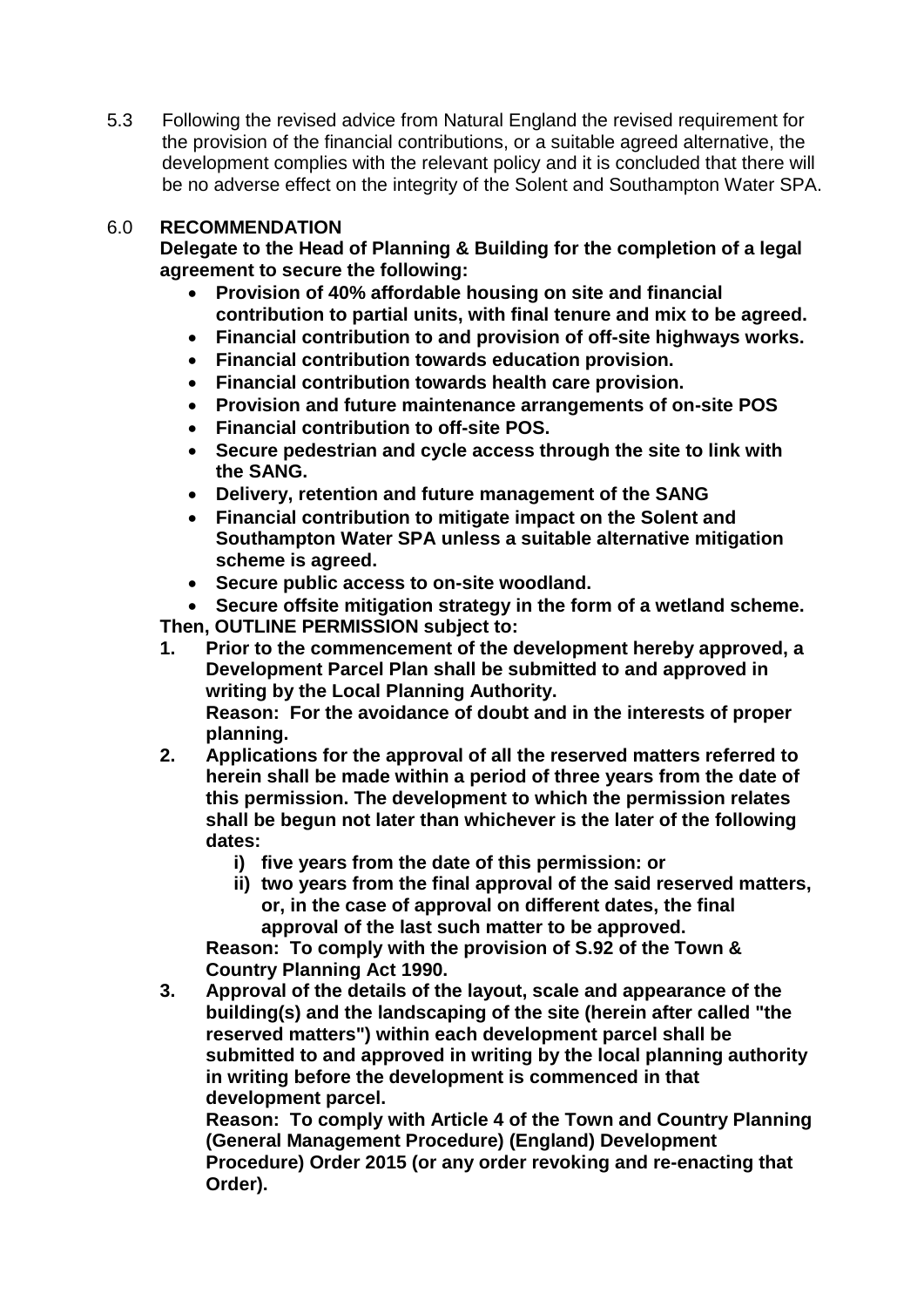- **4. The development hereby approved shall be carried out in accordance with the following approved plans: Site Location Plan: 073\_DI\_59.4 Junction Drawings: 3243/SK/006B, 007B, 008B & 009A Reason: For the avoidance of doubt and in the interests of proper planning.**
- **5. No development shall take place above DPC level within a Development Parcel unless and until a schedule of materials and finishes and samples of such materials and finishes to be used for external walls and roofs (including windows and doors) of the proposed buildings have been submitted to and approved by the Local Planning Authority and the materials so approved shall be used in the construction of the development within that Development Parcel.**

**Reason: To ensure the development has a satisfactory external appearance in the interest of visual amenities in accordance with Test Valley Borough Revised Local Plan (2016) Policy E1.**

- **6. Notwithstanding the provisions set out within the Aspect Tree Consultancy Arboricultural Impact Assessment reference 03657- HOE.LANE-AIA.TCP.WMP-2016 no development within a Development Parcel shall take place until an updated arboricultural method statement reflecting the removal and replacement of the identified trees has been submitted to and approved in writing by the Local Planning Authority for that Parcel. Development shall be undertaken in accordance with the approved method statement. Reason: To ensure the enhancement of the development by the retention of existing trees and natural features during the construction phase in accordance with Test Valley Borough Revised Local Plan policy E2.**
- **7. Tree protective measures installed (in accordance with the tree protection condition 6) shall be maintained and retained for the full duration of works or until such time as agreed in writing with the Local Planning Authority. No activities, nor material storage, nor placement of site huts or other equipment what-so-ever shall take place within the barrier.**

**Reason: To ensure the avoidance of damage to existing trees and natural features during the construction phase in accordance with Test Valley Borough Revised Local Plan policy E2.**

- **8. All service routes, drain runs, soakaways or excavations in connection with the development hereby permitted shall remain wholly outside the tree protective barrier. Reason: To ensure the avoidance of damage to existing trees and natural features during the construction phase in accordance with Test Valley Borough Revised Local Plan policy E2.**
- **9. Prior to the commencement of development in a Development Parcel, a detailed Biodiversity Management Plan (BMP) shall be submitted to and approved in writing by the Local Planning Authority. The Parcel shall subsequently be managed in accordance with any such approved details.**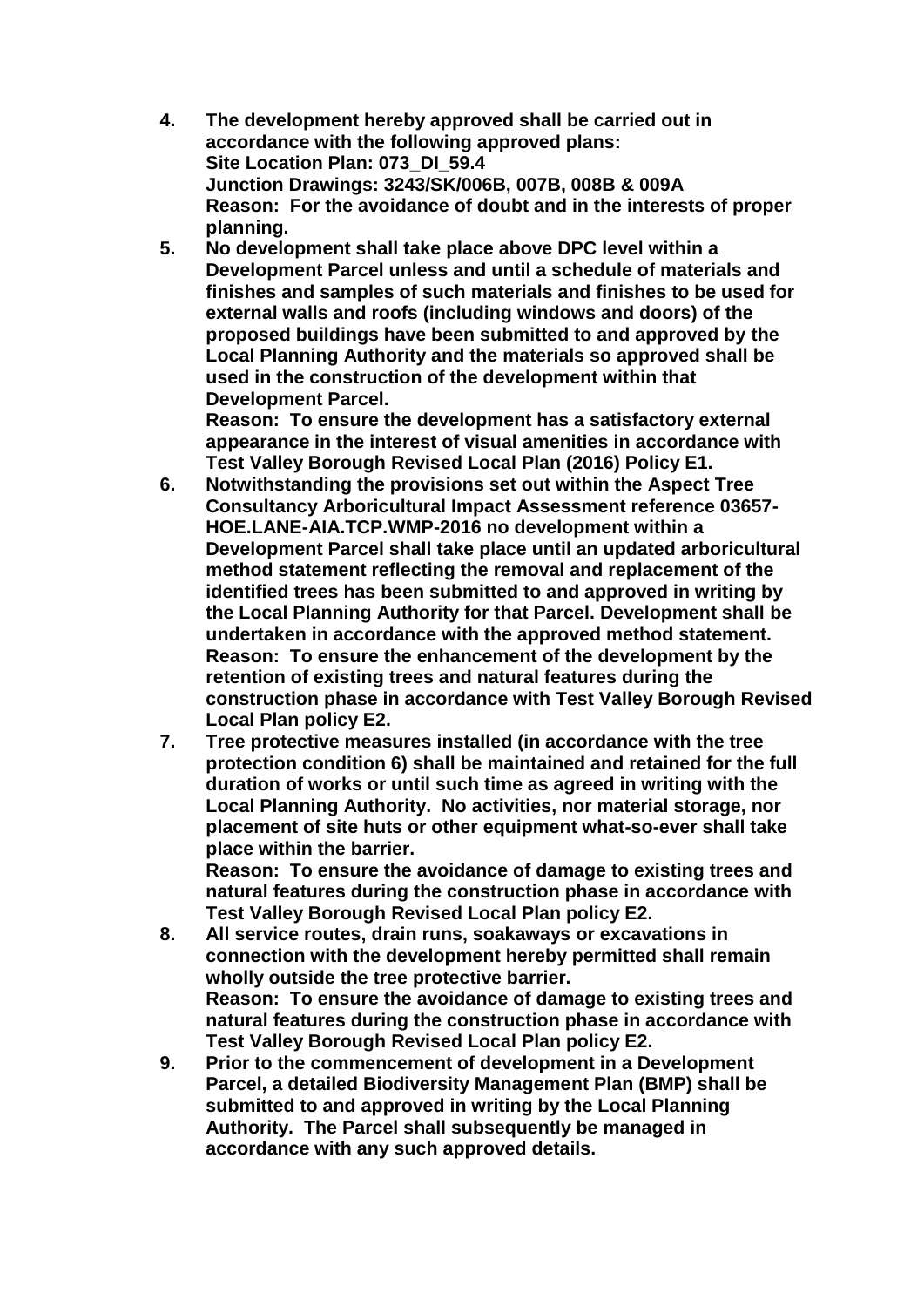**Reason: To conserve and enhance biodiversity, in accordance with Test Valley Borough Revised Local Plan policy E5.**

**10. Prior to the commencement of development in a Development Parcel a detailed lighting strategy, including within the site and new street lighting shall be submitted to and approved in writing by the Local Planning Authority for that Parcel. Development shall subsequently proceed in accordance with any such approved details.** 

**Reason: To avoid impacts to bats, in accordance with Test Valley Borough Revised Local Plan policy E5.** 

- **11. No works pursuant to this permission shall commence in a Development Parcel until there has been submitted to and approved in writing by the local planning authority the following for that Parcel:**
	- **(a) a desk top study documenting all the previous and existing land uses of the site and adjacent land in accordance with national guidance as set out in Contaminated Land Research Report Nos. 2 and 3 and BS10175:2001 -Investigation of Potentially Contaminated Sites - Code of Practice; and (unless otherwise agreed in writing by the local planning authority)**
	- **(b) a site investigation report documenting the ground conditions of the site and incorporating chemical and gas analysis identified as appropriate by the desk top study in accordance with BS10175;and (unless otherwise agreed in writing by the local planning authority)**
	- **(c) a detailed scheme for remedial works and measures to be undertaken to avoid risk from contaminated land and/or gases when the site is developed and proposals for future maintenance and monitoring. Such a scheme shall include nomination of a competent person to oversee the implementation of the works.**

**The development hereby permitted shall not be occupied or brought into use in the relevant Development Parcel until there has been submitted to the local planning authority verification by a competent person approved under the provisions of condition 12(i) (c) that any remediation scheme required and approved under the provisions of this condition has been implemented fully in accordance with the approved details (unless with the written agreement of the local planning authority in advance of implementation). Unless agreed in writing by the local planning authority such verification shall comprise:**

- **a) as built drawings of the implemented scheme;**
- **b) photographs of the remediation works in progress;**
- **c) certificates demonstrating that imported and/or material left in situ is free from contamination;**
- **d) thereafter the scheme shall be monitored and maintained in accordance with the scheme approved under condition (I) c.**

**Reason: To ensure a safe living/working environment in accordance with Test Valley Borough Revised Local Plan 2016 policy E8.**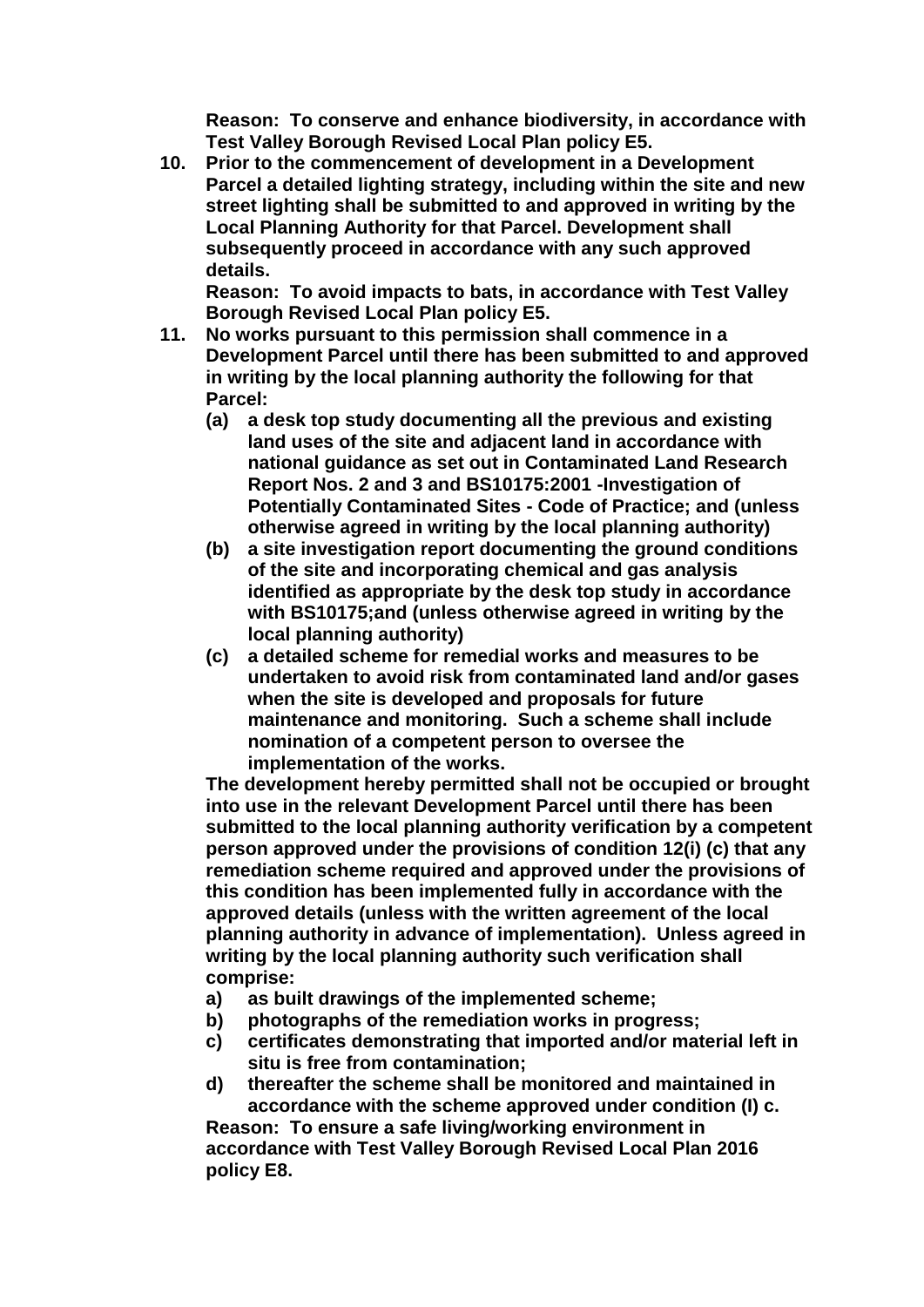**12. There shall be no construction or demolition works, no machinery shall be operated, no processes carried out and no deliveries received or dispatched outside the following times: 07:30 to 18:00 hours Monday to Friday and 08:00 to 13:00 hours on Saturday. In addition, no such activities shall take place on Sundays, Bank or Public holidays.**

**Reason: In the interests of the amenities of neighbouring properties in accordance with Test Valley Borough Revised Local Plan 2016 policies E8 and LWH4.**

**13. No development shall take place in a Development Parcel unless or until a Construction Traffic & Environmental Management Plan has been submitted to, and approved in writing by, the Local Planning Authority. The Traffic & Environmental Management Plan shall cover the control of noise and dust during the demolition, site preparation and construction phases of development. It shall also include full details of the layout for the parking and manoeuvring onsite of contractor's and delivery vehicles during the construction period and the routing of construction traffic to and from the site. Work shall be undertaken in accordance with the approved Construction Environmental Management Plan for the relevant Development Parcel.** 

**Reason: In the interests of local amenities and of neighbouring properties in accordance with Test Valley Borough Revised Local Plan 2016 policies E8 and LWH4, to avoid, mitigate and compensate for impacts to biodiversity, in accordance with Policy E5 and in the interest of highway safety in accordance with policy T1.**

**14. Prior to the commencement of development detailed proposals for the sustainable disposal of foul and surface water and any trade effluent shall be submitted to and approved in writing by the Local Planning Authority. The agreed details shall be fully implemented before the first occupation of the dwellings.**

**Reason: To ensure a satisfactory form of development and in the interest of local amenities in accordance with Test Valley Borough Revised Local Plan 2016 policy E7.** 

**15. No development in a Development Parcel shall be commenced until details, including plans and cross sections, shall be submitted to and approved by the Local Planning Authority of the existing and proposed ground levels of the development and the boundaries of the site and the height of the ground floor slab and damp proof course in relation thereto. Development shall be undertaken in accordance with the approved details.**

**Reason: To ensure satisfactory relationship between the new development and the adjacent buildings, amenity areas and trees in accordance with Test Valley Borough Revised Local Plan (2016) Policy E1.** 

**16. The development hereby approved shall be designed and built to meet Regulation 36 2 (b) requirement of 110 litres/person/day water efficiency set out in part G2 of Building Regulations 2015.**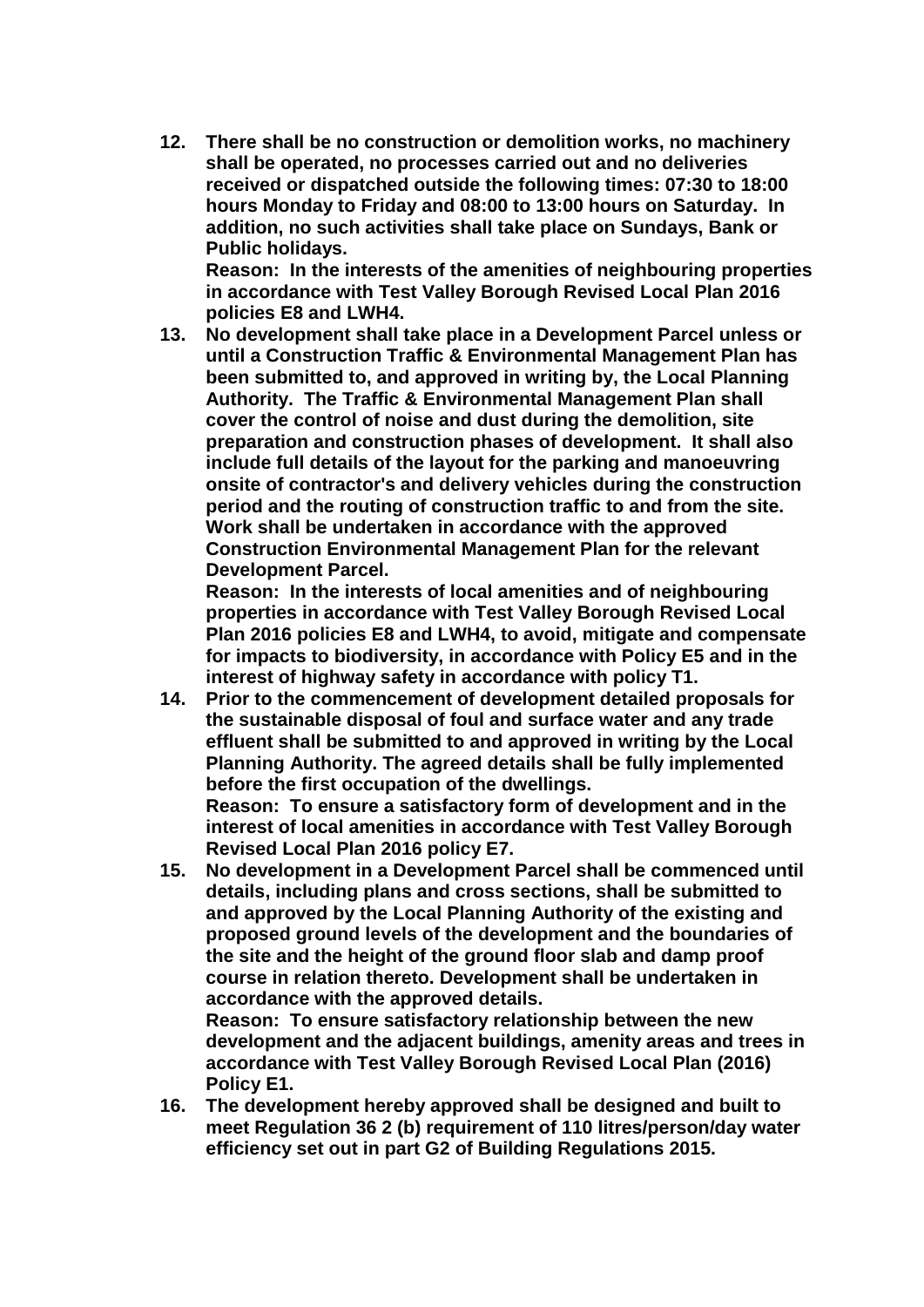**Reason: In the interests of improving water usage efficiency in accordance with policy E7 of the Test Valley Borough Revised Local Plan 2016.**

**17. No development in a Development Parcel shall be commenced until details of roads, footways, footpaths and cycleways to be offered to HCC for adoption, shall have approved in writing by the Local Planning Authority.**

**Details shall include:** 

- **a) the width, alignment, gradient and surface materials including all relevant horizontal and longitudinal cross sections showing existing and proposed levels**
- **b) the type of street lighting including calculations, contour illumination plans and means to reduce light pollution the method of surface water drainage including local sustainable disposal.**

**Development shall be undertaken in accordance with the approved details.**

**Reason: To ensure that the roads, footway, footpath, cycleway, street lighting and surface water drainage are constructed and maintained to an appropriate standard to serve the development in accordance with Test Valley Borough Revised Local Plan 2016 policy T1.**

- **18. No development above DPC level of the first unit to be constructed shall commence until the Local Planning Authority shall have approved in writing a Quality Audit incorporating a Stage 1 Safety Audit, as recommended in Manual for Streets published by the Chartered Institute for Highways and Transportation. Reason: To ensure that the highways works are provided to an appropriate standard to serve the development in accordance with Test Valley Borough Revised Local Plan 2016 Policy T1.**
- **19. Prior to the commencement of development details of the means of access to the existing adopted highways, including the layout and sight lines, shall, if they are to differ from details in the approved plans referred to in Condition 5 above, be submitted to and approved in writing by the Local Planning Authority. The approved details shall be fully implemented before the start of the abutting development/use commences of the access and retained as such at all times.**

**Reason: To ensure that the access into the site is provided to an appropriate standard to serve the development in accordance with Test Valley Borough Revised Local Plan 2016 Policy T1.**

**20. Full details of the vehicle cleaning measures proposed to prevent mud and spoil from vehicles leaving the site shall be submitted in writing to the Local Planning Authority for written approval prior to the commencement of the development. The approved measures shall be implemented before the development commences. Once the**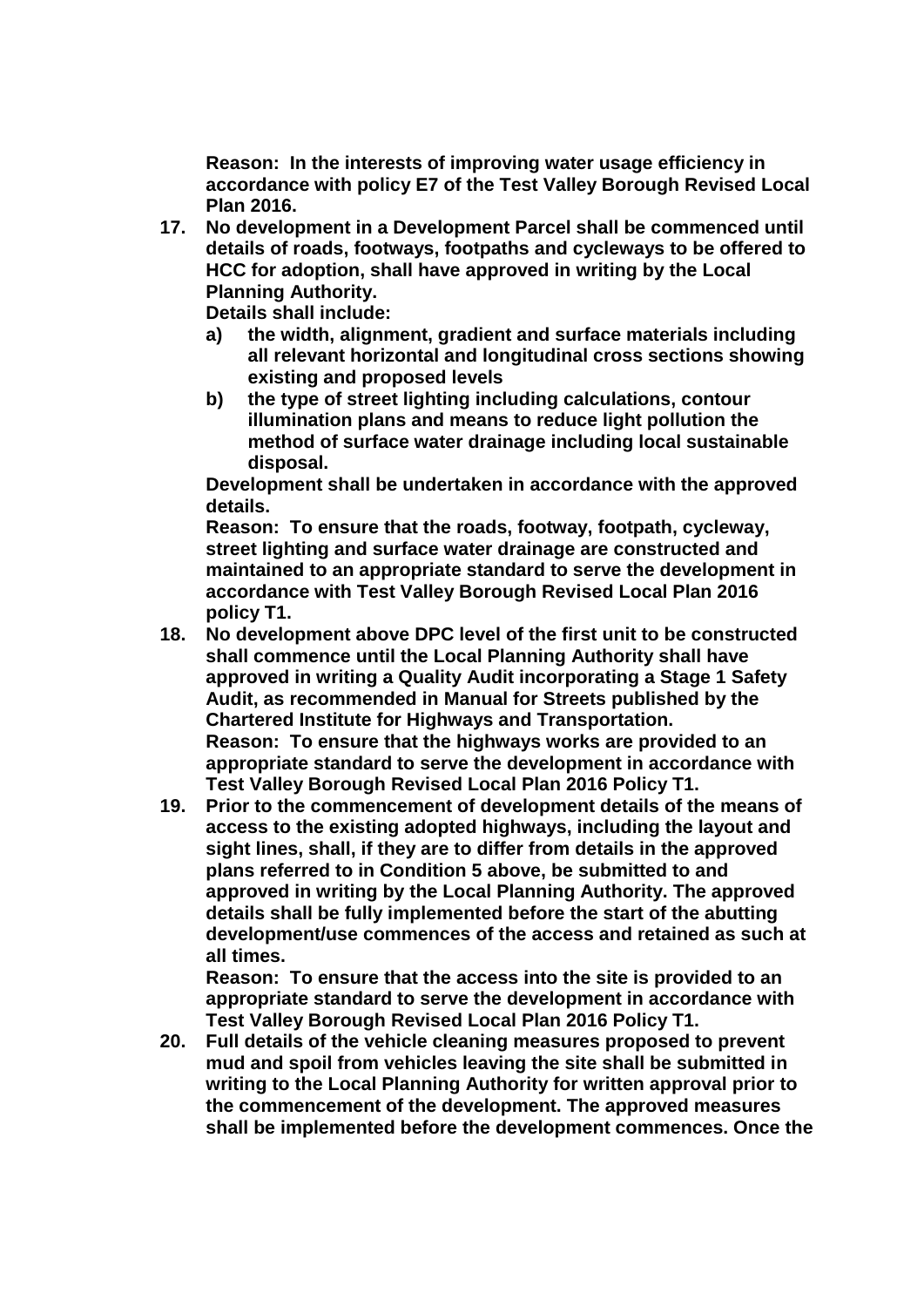**development has been commenced, these measures shall be used by all vehicles leaving the site and maintained in good working order for the duration of the development. No vehicle shall leave the site unless its wheels have been cleaned sufficiently to prevent mud and spoil being carried on to the public highway.**

**Reason: In the interest of highway safety in accordance with Test Valley Borough Revised Local Plan 2016 Policy T1.**

**21. No construction of any dwelling hereby approved shall commence in a Development Parcel until an Employment and Skills Plan has first been submitted to and approved by the Local Planning Authority for that Parcel. The Plan shall be based on the CITB Client Based Approach (or such other standard as may supersede it) and shall include the requirements of the CITB schedule for residential development that applies to the value of the development at the time the Plan is submitted.** 

**Reason: To ensure that the development contributes to construction skills training having regard to policy ST1 of the Test Valley Borough Revised Local Plan 2016.**

- **22. No development authorised by this permission shall begin until the local planning authority has approved in writing a full scheme of works for the provision of passing places and widening works to Hoe Lane. The construction of the development shall not begin until those works have been completed in accordance with the local planning authority's approval and have been certified in writing as complete by or on behalf of the local planning authority. Reason: To ensure that the highways works are provided to an appropriate standard to serve the development and its construction in accordance with Test Valley Borough Revised Local Plan (2016) Policy T1.**
- **23. Notwithstanding the highways works shown on Drawing 3243-SK-04-B Rev H no development shall take place until a revised plan with the addition of a further formalised passing place opposite the central access to the development on Hoe Lane and adjacent to the access to the allotments has been submitted to and approved in writing by the local planning authority. Highways improvement works shall be carried out in accordance with the approved details. Reason: To ensure that the highways works are provided to an appropriate standard to serve the development and its construction in accordance with Test Valley Borough Revised Local Plan (2016) Policy T1.**

**Notes to applicant:**

**1. The development hereby permitted shall be carried out and completed strictly in accordance with the submitted plans, specifications and written particulars for which permission is hereby granted or which are subsequently submitted to, and approved in writing by, the Local Planning Authority and in compliance with any conditions imposed by the Local Planning Authority.**